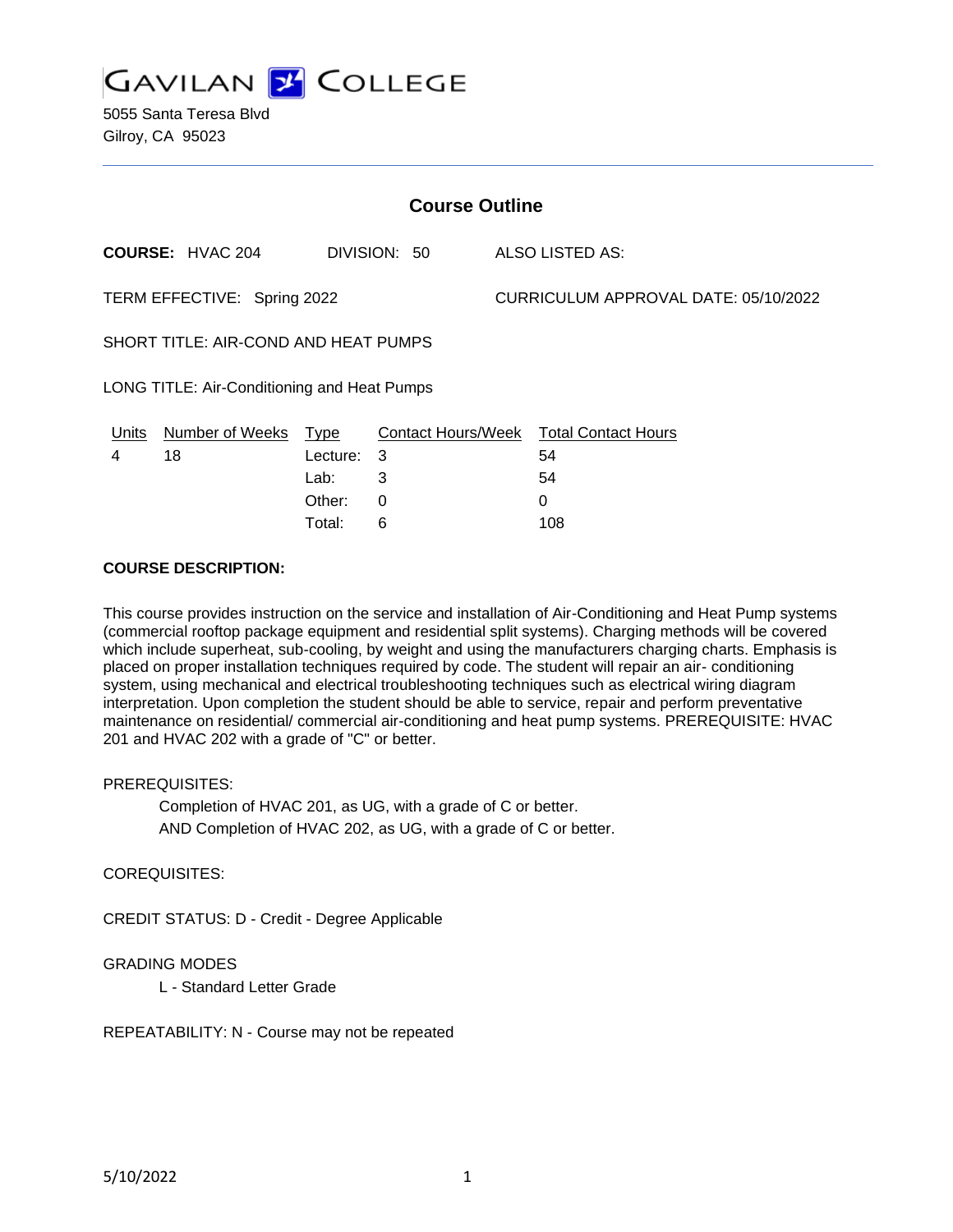SCHEDULE TYPES:

- 02 Lecture and/or discussion
- 03 Lecture/Laboratory
- 04 Laboratory/Studio/Activity
- 04A Laboratory LEH 0.65
- 05 Hybrid
- 71 Dist. Ed Internet Simultaneous
- 72 Dist. Ed Internet Delayed
- 73 Dist. Ed Internet Delayed LAB
- 73A Dist. Ed Internet LAB-LEH 0.65

# **STUDENT LEARNING OUTCOMES:**

By the end of this course, a student should:

- 1. Perform the wiring of a heat pump thermostat.
- 2. Complete superheat and sub-cooling readings.
- 3. Perform electrical troubleshooting on an air-conditioning system.
- 4. Perform mechanical troubleshooting on an air-conditioning system and heat pump system.

# **COURSE OBJECTIVES:**

By the end of this course, a student should:

- 1. Describe how to properly attach and read manifold gauges.
- 2. Describe three types of air-conditioning compressors.
- 3. Identify and describe an air-conditioning evaporator.

4. List different types of evaporator coils and state the relationship of the evaporator to the rest of the system.

5. Identify different types of air-conditioning condensers and state their relationship to the total systems performance.

- 6. Describe an air-conditioning metering device.
- 7. Discuss and demonstrate how to properly recover, evacuate and recharge heat pumps and airconditioning systems.
- 8. Describe the design typical operating conditions for air-conditioning equipment.
- 9. Perform basic tests in troubleshooting electrical problems in an air-conditioning system.
- 10. Describe and list the components of a reverse-cycle heat pump.
- 11. Compare the concepts of electric heating and heat pump heating.
- 12. Discuss and perform recommended preventive maintenance procedures for heat pump systems.
- 13. Define psychrometrics and plot air conditions using a psychrometric chart.

14. Define wet-bulb and dry-bulb temperature and measure the moisture content of air using a combination of dry-bulb and wet-bulb temperatures.

15. Perform various troubleshooting exercises related to comfort and psychrometrics.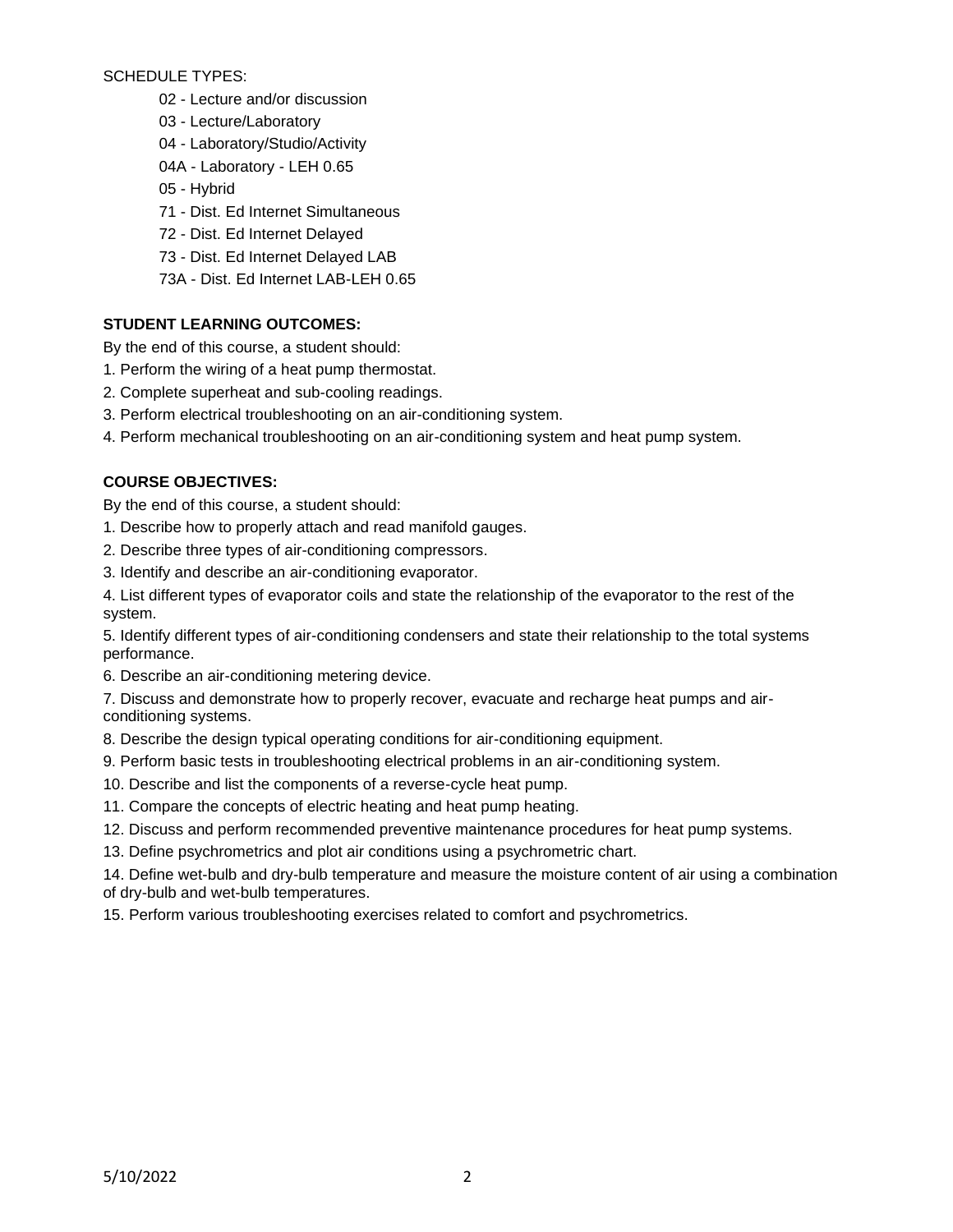## **CONTENT, STUDENT PERFORMANCE OBJECTIVES, OUT-OF-CLASS ASSIGNMENTS**

Curriculum Approval Date: 05/10/2022

### **LECTURE CONTENT:**

#### 14 Hours

Content: Manifold Gauges, Measuring Superheat and Sub-cooling, Compressors (Reciprocating, Scroll and Rotary), Evaporators (A-Coil, Slant Coil and H Coil), Standard and High Efficiency Condensers, Variable Frequency Drive Models, Metering Devices (Thermostatic Expansion Valves, Actuator Piston and Electronic Expansion Valves), SEER and ERR Ratings, Heat Pumps and Air- Conditioning Systems, Split Systems

### 12 Hours

Content: Troubleshooting Air-Conditioning Systems, Air-Conditioning Wiring Diagrams (Ladder, Pictorial and Schematic)

13 Hours

Content: Defrost Cycle, Defrost Circuit Boards and Electromechanical Timers, Defrost Thermostats, Auxiliary Heat, Emergency Heat, Charging a Heat Pump in the Cooling Mode, Charging a Heat Pump in the Heating Mode, Reversing Valve Operation, Heat Pump Wiring, Sequencers, Limit Switches

## 13 Hours

Content: Psychrometrics, Wet-Bulb/Dry-Bulb, Relative Humidity, Specific Humidity, Dew Point, Winter and Summer Comfort Zones, Enthaply, Specific Volume

2 Hours

Final Exam

## **LAB CONTENT:**

14 Hours

Content: Heat Pumps and Air-Conditioning Systems, Split Systems, Package Equipment, Air-Conditioning Equipment: How to properly recover, evacuate and recharge heat pumps and air-conditioning systems. How to install and service split systems. How to install and service package equipment.

12 Hours

Content: Content: Troubleshooting Air-Conditioning Systems, Air-Conditioning Wiring Diagrams (Ladder, Pictorial and Schematic):

Selecting the correct instruments. Using an ohmmeter to check the various components of the electrical system. Performing basic tests in troubleshooting electrical problems in an air-conditioning system.

13 Hours

Content: Defrost Cycle, Defrost Circuit Boards and Electromechanical Timers, Defrost Thermostats, Auxiliary Heat, Emergency Heat, Charging a Heat Pump in the Cooling Mode, Charging a Heat Pump in the Heating Mode, Reversing Valve Operation, Heat Pump Wiring, Sequencers, Limit Switches: Performing recommended preventive maintenance procedures for heat pump systems.

13 Hours

Content: Psychrometrics, Wet-Bulb/Dry-Bulb, Relative Humidity, Specific Humidity, Dew Point, Winter and Summer Comfort Zones, Enthaply, Specific Volume: Performing various troubleshooting exercises related to comfort and psychrometrics.

2 Hours

Final Exam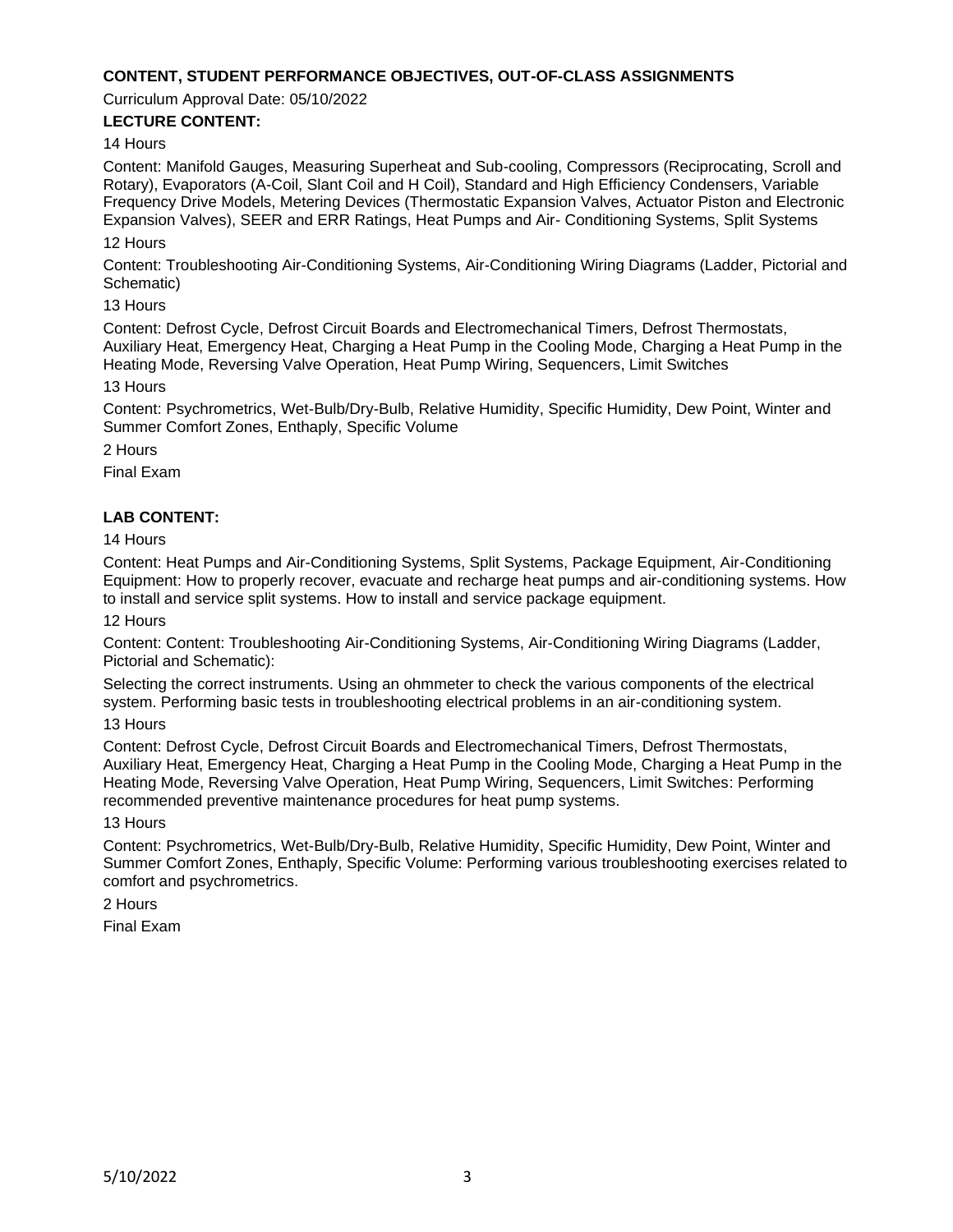## **METHODS OF INSTRUCTION:**

Lecture, discussion, multi-media presentation, demonstration, guided practice.

#### **OUT OF CLASS ASSIGNMENTS:**

Required Outside Hours: 28

Assignment Description: Out of Class Assignments: Read corresponding information in Unit 36 and Unit 40 of textbook. Complete Review Questions at end of Units. Study for quizzes/examinations.

#### Required Outside Hours: 24

Assignment Description: Out of Class Assignments: Read corresponding information in Unit 41 of textbook. Complete Review Questions at end of Unit. Study for quizzes/examinations. Homework: Troubleshoot an air-conditioning system. Complete the Service Technician Calls scenarios.

#### Required Outside Hours: 26

Assignment Description: Out of Class Assignments: Out of Class Assignments: Read corresponding information in Unit 43 of textbook. Complete Review Questions at end of Unit. Study for quizzes/examinations. Homework: Complete the Service Technician Calls scenarios.

#### Required Outside Hours: 24

Assignment Description: Out of Class Assignments: Read corresponding information in Unit 35 of textbook. Complete Review Questions at end of Unit. Study for quizzes/examinations.

#### **METHODS OF EVALUATION:**

Writing assignments Evaluation Percent 20 Evaluation Description 10% - 30% Homework, Lab Reports

Problem-solving assignments Evaluation Percent 20 Evaluation Description 20% - 40% Lab Projects Skill demonstrations Evaluation Percent 30

Evaluation Description 20% - 50% Lab Projects/Troubleshooting Objective examinations Evaluation Percent 30 Evaluation Description 20% - 40% Quizzes/Examinations